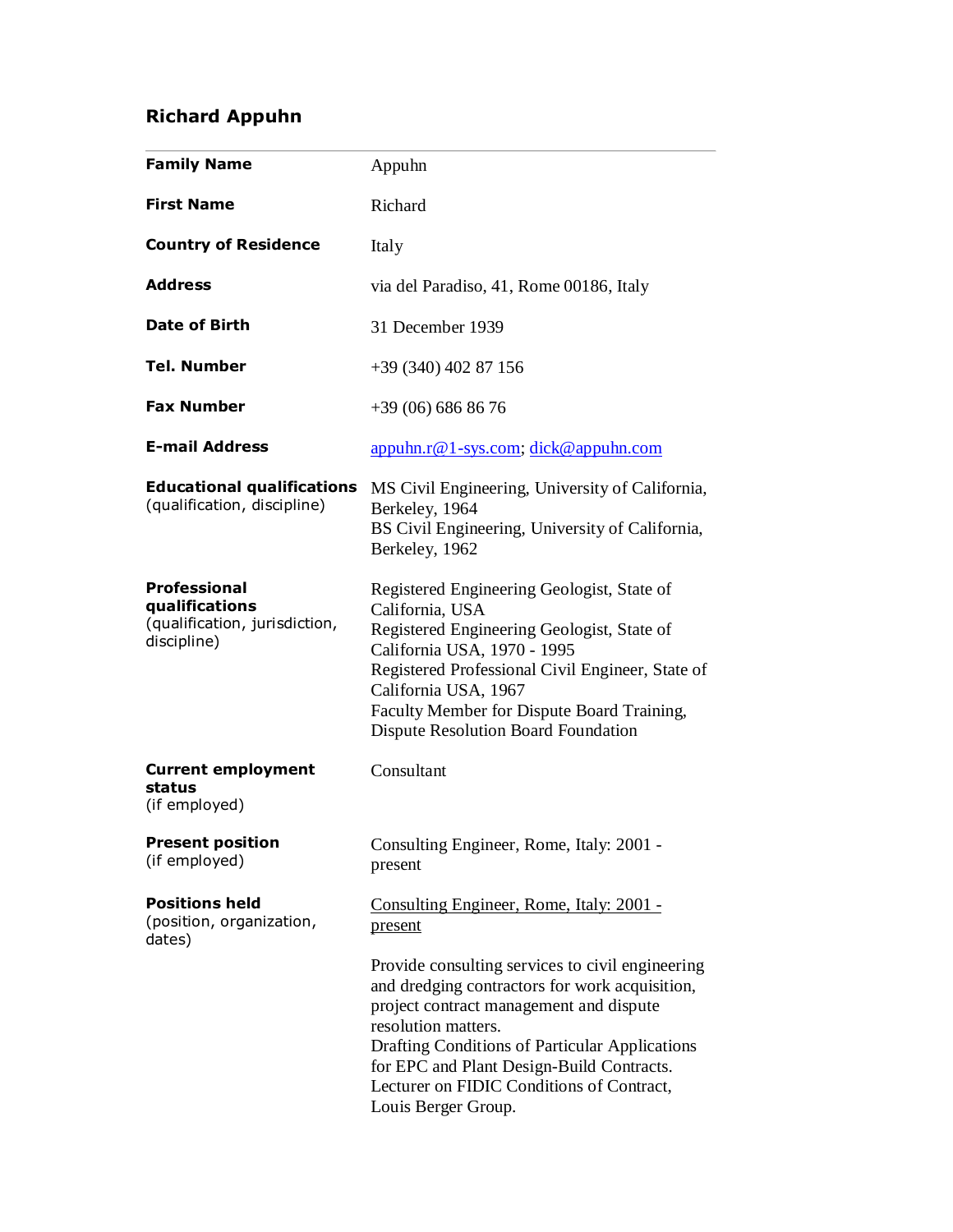Member of the Contracts Work Group of the European International Contractor's Association (EIC) and the International Confederation of Contractors Associations (CICA) authoring Guides and Position Papers on FIDIC Conditions of Contract, ICC Dispute Board Rules, ICC Conditions of Contract for EPC Contracts and Procurement Procedures of Multilateral Development Banks. Member, FIDIC Task Group for drafting a standard condition of subcontract for use with FIDIC family of contract conditions.

Salini Costruttori SpA, Rome, Italy: 1997 - 2000 Contracts Manager for overseas activities

Vianini Lavori S.p.A., Rome, Italy Major Projects Contracts Manager, Overseas; Far East Representative: 1986 - 1997

Stirling International Civil Eng. Ltd., Johannesburg RSA: 1981 - 1986 General Manager and Director of Southern Africa activities, including South Africa, Botswana, Lesotho, Swaziland and Zimbabwe.

Dragomar S.p.A. Rome, Italy: 1978 - 1981 Project Manager:- Chabahar Naval Base Dredging Project, Iran and Mina Zayed Approach Channel Dredging, Abu Dhabi.

Society Italiana er Condotte d'Acqua. Rome, Italy: 1975 -78 Project Manager and Contractor's Representative, Shah Bandar Abbas Project, Iran.

Vianini S.p.A. Roma, Italy: 1972 - 75 Project Engineer/Deputy Site Agent, High Island Reservoir Scheme, Hong Kong

Lockheed, Shipbuilding & Construction Ltd., Seattle WA, USA: 1971 -72 Civil Engineer

Engineering Consultants Inc., Denver, CO USA Project Geologist: 1969 - 1971, Thailand Field Engineer/Bids, 1967 - 69

Lee & Praskzer, Consulting Civil Engineers, San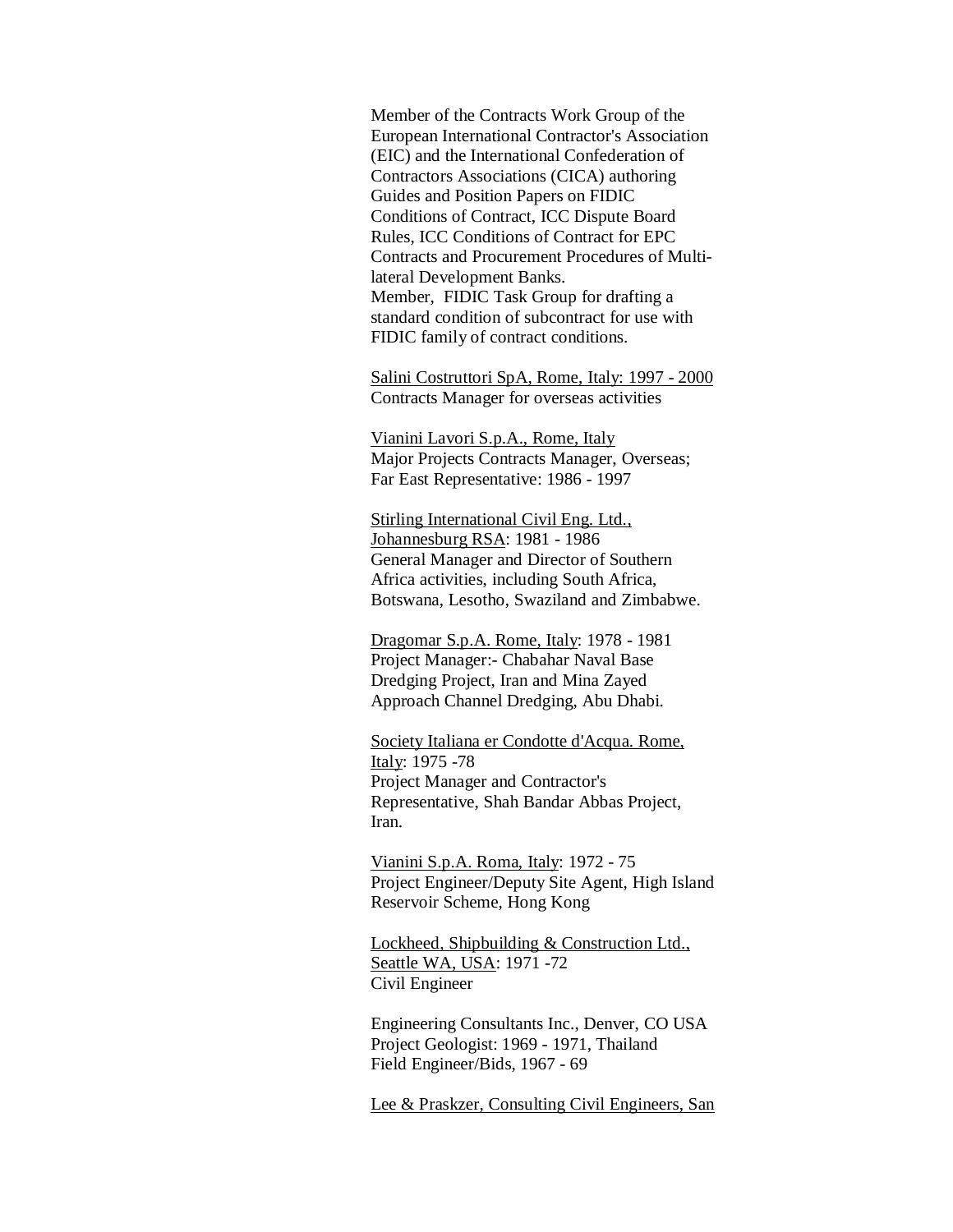|                                          | Francisco CA, USA: 1963 - 67<br>Civil Engineer, site investigations and design                                                                                                                                                                                                    |
|------------------------------------------|-----------------------------------------------------------------------------------------------------------------------------------------------------------------------------------------------------------------------------------------------------------------------------------|
|                                          | Porter, O'Brien & Armstrong, Sacramento CA,<br>USA: Civil Engineer 1961 -63                                                                                                                                                                                                       |
|                                          | <b>McCreary Koretsky, Civil Engineers, San</b><br>Fransico, CA USA: 1961 Geologist                                                                                                                                                                                                |
| <b>Particular technical</b><br>expertise | Resolution of contractual disputes on Civil<br>Engineering, Highway, Marine and Dredging<br>Contracts.<br>Development of Bid Estimating and Cost<br>Control Systems for Contractors.<br>Training in the application of Dispute Boards to<br>construction contracts.               |
| <b>Dispute resolution</b><br>experience  | Member Dispute Board for the Vietnamese<br>Television Center Project Civil Works, Vietnam.<br>FIDIC 4th Edition 1987 (1992 Reprint) with<br>1996 Supplement for Dispute Resolution.                                                                                               |
|                                          | Sole-Member Board for the Rehabilitation of the<br>Beira, Quelimane and Tete Airports,<br>Mozambique. FIDIC Conditions of Contract for<br>Plant and Design-Build Works, First Edition<br>1999.                                                                                    |
|                                          | Chairman of Dispute Adjudication Board for the<br>Residential Complex õThe Oaksö, Romania.<br>FIDIC Conditions of Contract for Construction<br>and Engineering Works, First Edition 1999.                                                                                         |
|                                          | Sole Member Board for Rehabilitation of the<br>Agapia Monastery Tourist Area Project,<br>Romania, FIDIC Conditions of Contract for<br>Construction and Engineering Works, First<br>Edition 1999.                                                                                  |
|                                          | Member Dispute Board for Integrated Growth<br>Poles Project, Port of Ehoala, Madagascar.<br>FIDIC Conditions of Contract, MDB<br>Harmonized Edition, 2005.                                                                                                                        |
|                                          | Member Dispute Review Board, Pitesti Bypass<br>Project, Romania. FIDIC Conditions of<br>Contract, FIDIC 4th Edition 1987 with 1996<br><b>Supplement for Dispute Resolution. Member</b><br>Dispute Board for Integrated Growth Poles<br>Project, Port of Ehoala, Madagascar. FIDIC |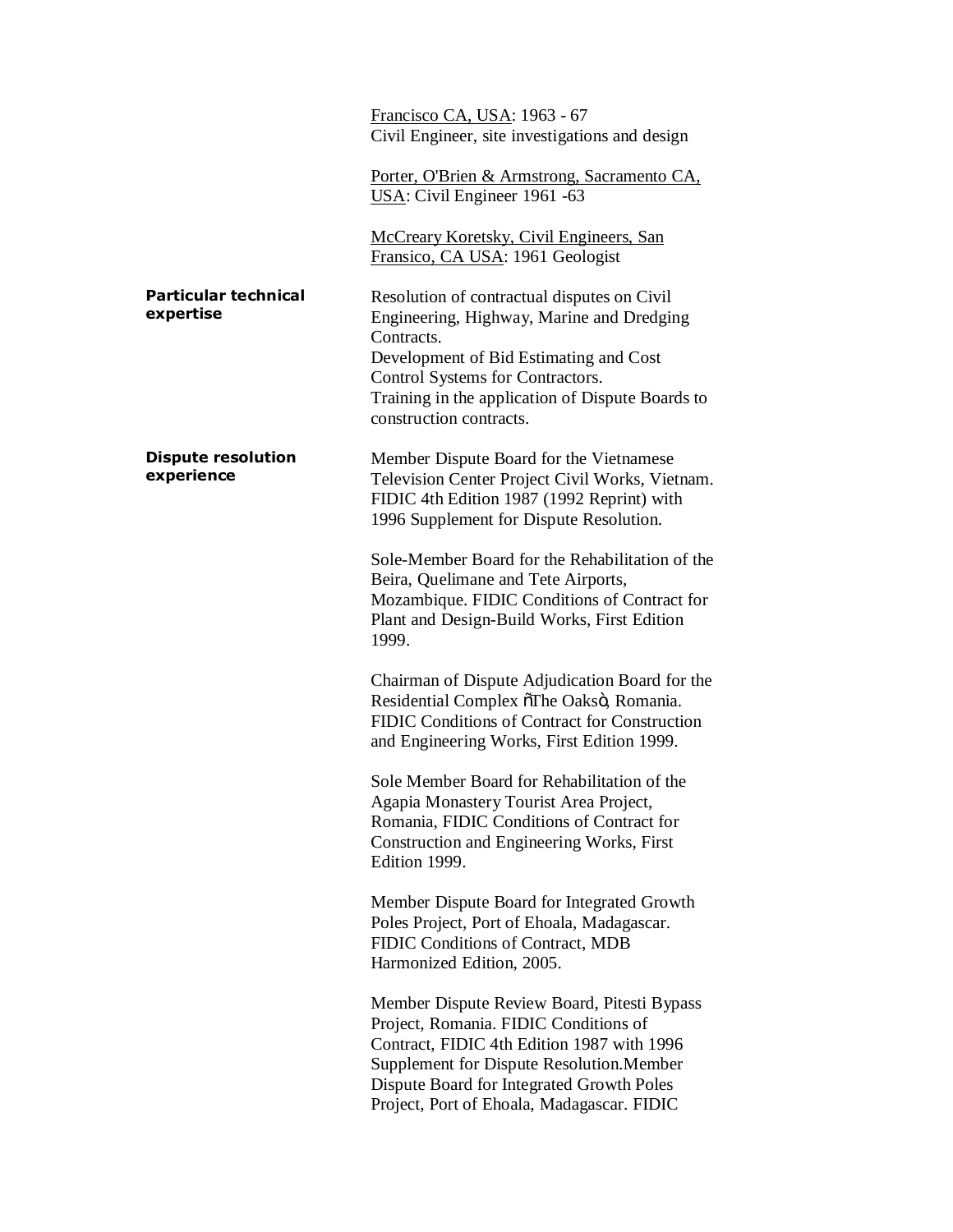Conditions of Contract, MDB Harmonized Edition, 2005.

Member Dispute Review Board, Pitesti Bypass Project, Romania. FIDIC Conditions of Contract, 4th Edition 1987 with 1996 Supplement for Dispute Resolution.

Consultant in arbitration under ICC Rules for Dire Dam Project, Ethiopia under FIDIC 4th Edition. Consultant in arbitration under ICC Rules for Chida Sodo Feeder Road Contract, Ethiopia under FIDIC 4th Edition.

Consultant in arbitration under ICC Rules for Chida Sodo Feeder Road Contract, Ethiopia under FIDIC 4th Edition.

Consultant in arbitration under ICSID Rules for Karameh Dam Project, Jordan under FIDIC 4th Edition.

Consultant in arbitration under ICSID Rules for Rabat-Fez Highway Project, Morocco under National CPAC Conditions.

Consultant in arbitration under ICC Rules for Garifiri Hydroelectric Project, Guinea under FIDIC 4th Edition.

Consulting assignment as expert witness for a dispute in connection with the River Dam Development (Eugene Oregon), US Army Corps of Engineers, Court of Claims. United States Court of Claims : Lockheed Shipbuilding and Construction Co. vs United States Corps of Engineers under US Court of Claims procedure

### **Standard form of contract familiarity**

## See publications below Drafting Committee Member for several FIDIC publications:

- FIDIC 4th Edition, Civil Engineering Works
- FIDIC 1996 Supplement, Dispute
- Subcontrcat Task Group, 2007-8

## **Other panel listings**

(organization, country, list)

**Languages** (language, level)

English (mother tongue), Italian

-